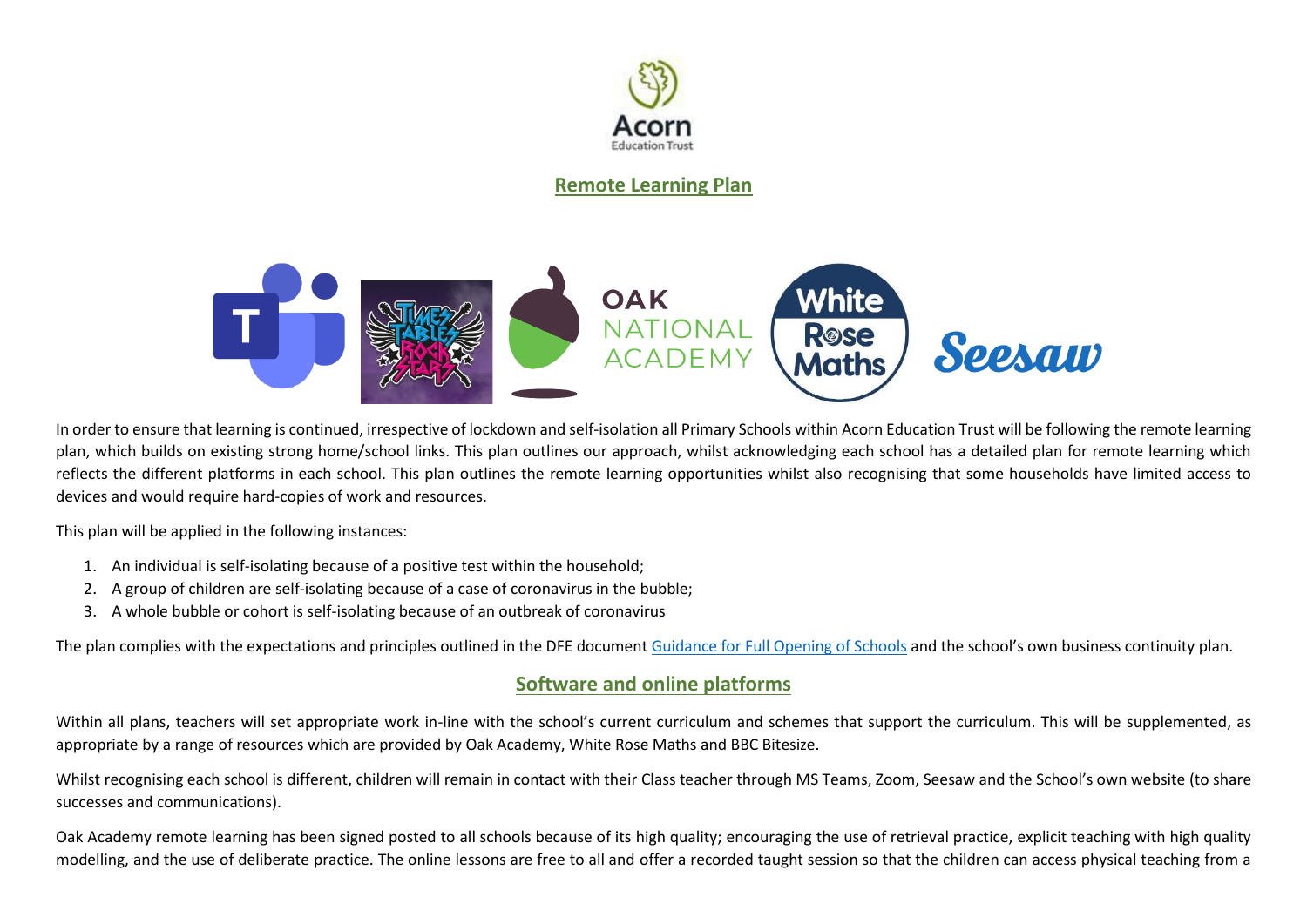teacher and then access work relating to that lesson within the same website. There are also hundreds of lessons specifically aimed at children with SEND needs and requiring additional support.

White Rose Maths resources may be used as they are rooted in the mastery approach.

Multiple platforms offer the ability to cover basic skills which include Spelling Frame and Mathletics. These will all be utilised to support the acquisition and retention of basic core skills.

MS Teams and Zoom calls will support schools in offering face to face contact with their teachers and some online learning opportunities.

Private connections to the school website (only accessed with personal logins) and Tapestry will remain a critical source of communication with families and has already proved to be invaluable. Teachers and parents will be able to message one another to share information and offer support.

**In the event of any form of isolation and loss of learning caused by Coronavirus, parents must understand that engagement in home learning is compulsory, as is the expectation that all Acorn Education Trust Schools make that provision available and accessible to all. However, if children themselves are too ill to attend then they should not be expected to engage in home learning.**

In preparation for home-learning, parents and children need to receive logins and passwords for the following platforms (likewise teaching staff need to be familiar with them):

- Private connections to the school website
- Tapestry
- MS Teams
- **Mathletics**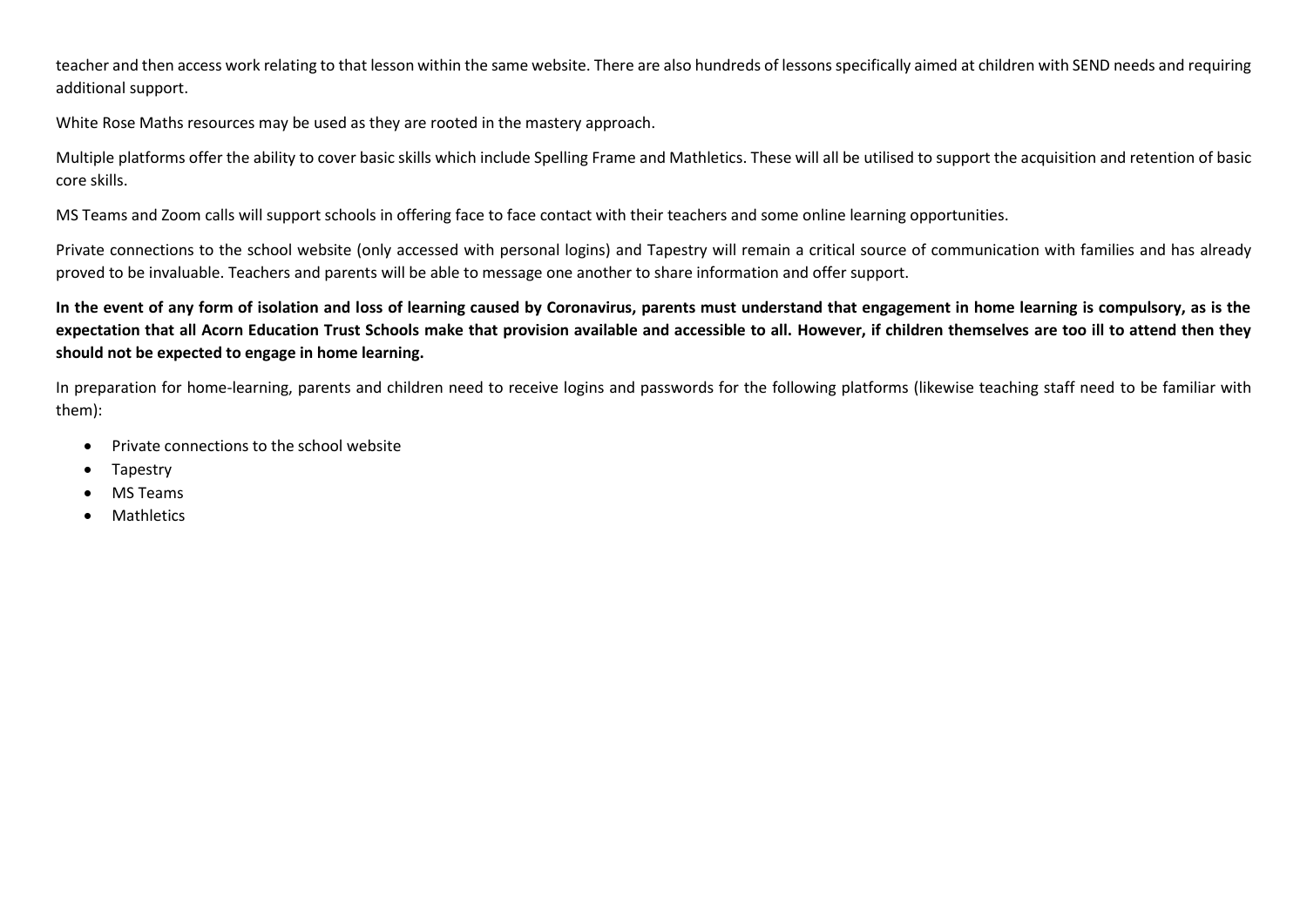## **Remote Learning**

The initial response to any isolation will be to provide children with home learning materials (this might need to be delivered). In the case of whole cohort isolation, resources will be uploaded to the agreed school platform although teachers will need a time to prepare their remote learning resources.

| Pupil needs to isolate because someone in their household is symptomatic or tests positive                                                                                                                       |                                                                                                                                                                                                                   |  |
|------------------------------------------------------------------------------------------------------------------------------------------------------------------------------------------------------------------|-------------------------------------------------------------------------------------------------------------------------------------------------------------------------------------------------------------------|--|
| <b>Ongoing Support</b>                                                                                                                                                                                           | Safeguarding/SEND                                                                                                                                                                                                 |  |
| Using the school agreed platform, the class teacher will upload work to allow parents to see<br>the learning materials. The teacher will decide what materials are most appropriate for the<br>individual child. | School office to contact parents to ensure a test has been taken and<br>to make sure that parents know to communicate test results                                                                                |  |
|                                                                                                                                                                                                                  | If child is entitled to benefit-related FSM ensure food made available                                                                                                                                            |  |
| If teaching input is required for core lessons, the teacher can either direct the parent to a<br>relevant Oak National taught session or they could use MS Teams/Zoom to check in with the<br>pupil.             | If child is vulnerable in any way, the DSL will ensure that appropriate<br>agencies are notified and arrange for regular safe and well checks via<br>a phone call from the DSL                                    |  |
|                                                                                                                                                                                                                  | If a child does not engage, the class teacher is to call the parents to<br>discuss obstacles and support.                                                                                                         |  |
|                                                                                                                                                                                                                  | Children with SEND may require differentiated resources or additional<br>scaffolding and support for work. If children with SEND are struggling,<br>the teacher or TA may conduct a "check-in" via MS Teams/Zoom. |  |
|                                                                                                                                                                                                                  | Class teachers should offer alternative ways to writing for recording<br>work where relevant to children with SEND. Children should be<br>encouraged to read.                                                     |  |
|                                                                                                                                                                                                                  | For children with SEND who are receiving Speech and Language or<br>ELSA intervention in particular, this should take place via MS Teams or<br>Zoom.                                                               |  |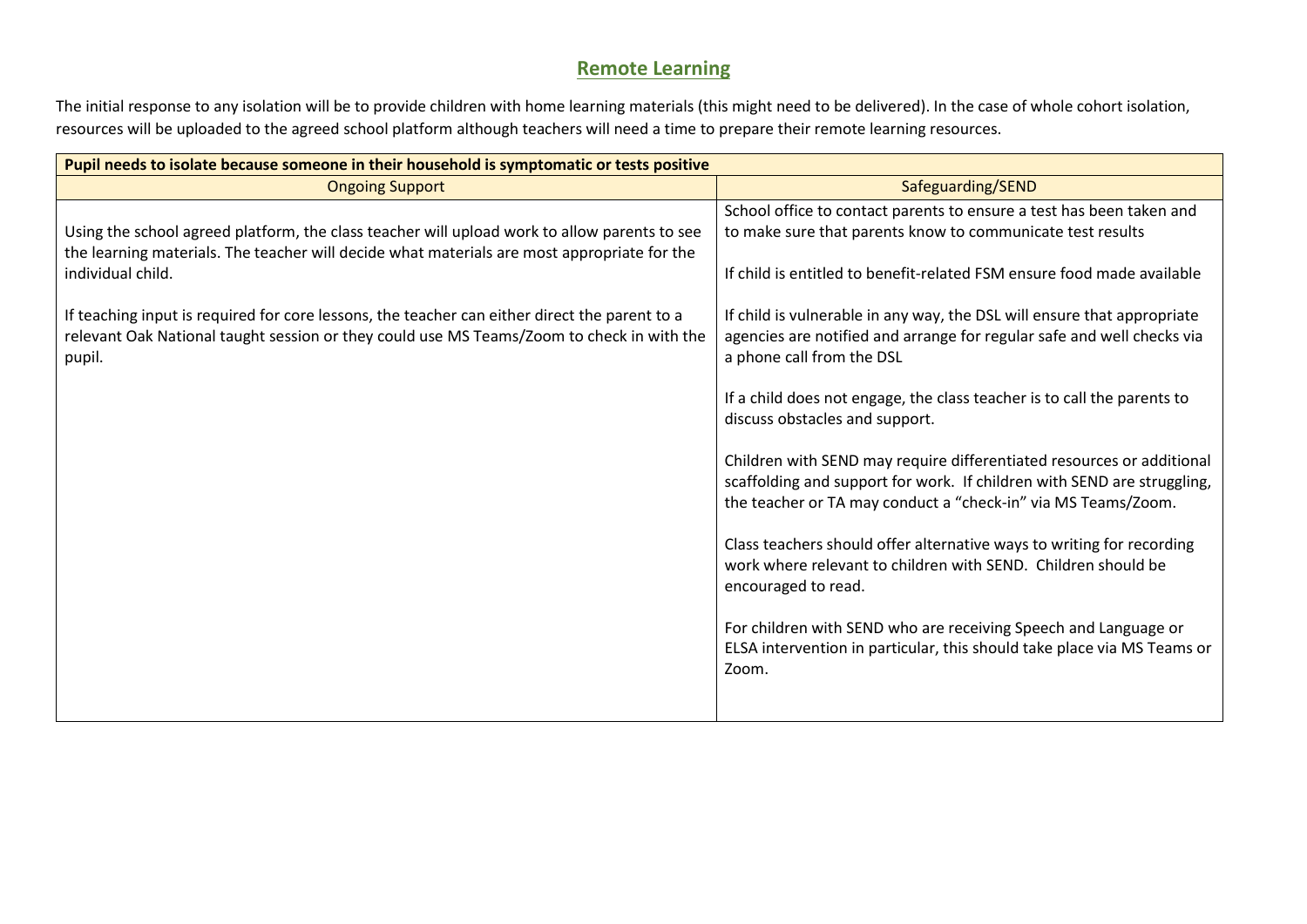| A group of children are self-isolating because of a case of coronavirus in their class bubble                                                                                                                                                                                                                                   |                                                                                                                                                                                                                                                                                                                                                                                                                                                                                                                                                                                                                                                                                                                                                                                                                                                                                                                                                                                                                                                                       |  |
|---------------------------------------------------------------------------------------------------------------------------------------------------------------------------------------------------------------------------------------------------------------------------------------------------------------------------------|-----------------------------------------------------------------------------------------------------------------------------------------------------------------------------------------------------------------------------------------------------------------------------------------------------------------------------------------------------------------------------------------------------------------------------------------------------------------------------------------------------------------------------------------------------------------------------------------------------------------------------------------------------------------------------------------------------------------------------------------------------------------------------------------------------------------------------------------------------------------------------------------------------------------------------------------------------------------------------------------------------------------------------------------------------------------------|--|
| <b>Ongoing Support</b>                                                                                                                                                                                                                                                                                                          | Safeguarding/SEND                                                                                                                                                                                                                                                                                                                                                                                                                                                                                                                                                                                                                                                                                                                                                                                                                                                                                                                                                                                                                                                     |  |
| Using the school agreed platform, the vlass teacher will upload work to allow parents to see<br>the learning materials.<br>If teaching input is required for core lessons, the teacher can either direct the parent to a<br>relevant Oak National taught session or they could use MS Teams/Zoom to check in with the<br>pupil. | School office to contact parents to ensure a test has been taken and to<br>make sure that parents know to communicate test results<br>If child is entitled to benefit-related FSM ensure food made available<br>If child is vulnerable in any way, the DSL will ensure that appropriate<br>agencies are notified and arrange for regular safe and well checks via a<br>phone call from the DSL<br>Those not engaging with home learning are to receive a phone call<br>from a member of SLT to discuss the obstacles and support.<br>Children with SEND may require differentiated resources or additional<br>scaffolding and support for work. If children with SEND are struggling,<br>the teacher or TA may conduct a "check-in" via MS Teams/Zoom.<br>Class teachers should offer alternative ways to writing for recording<br>work where relevant to children with SEND. Children should be<br>encouraged to read.<br>For children with SEND who are receiving Speech and Language or<br>ELSA intervention in particular, this should take place via MS Teams or |  |
|                                                                                                                                                                                                                                                                                                                                 | Zoom.                                                                                                                                                                                                                                                                                                                                                                                                                                                                                                                                                                                                                                                                                                                                                                                                                                                                                                                                                                                                                                                                 |  |